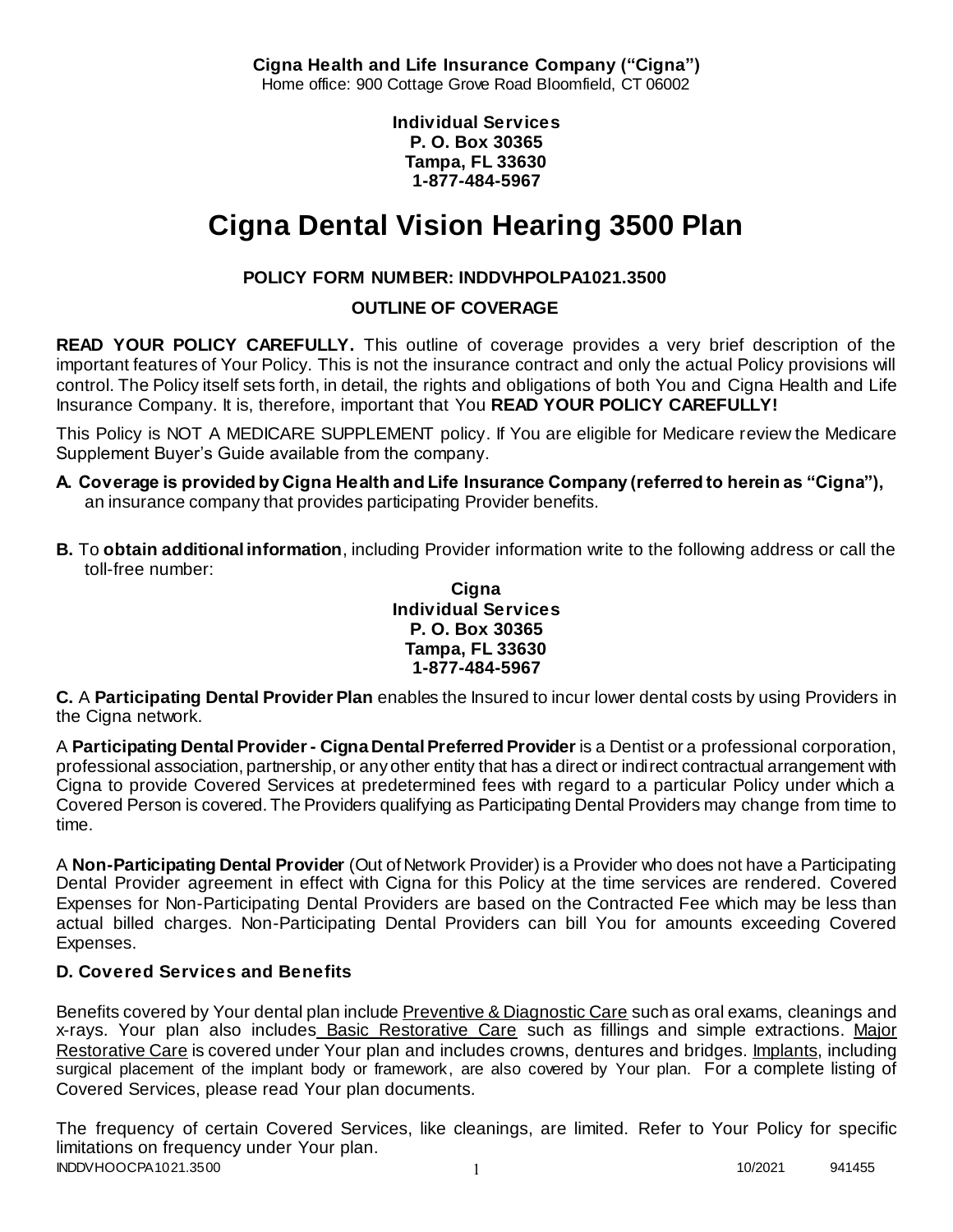### **Benefit Schedule**

The benefits outlined in the table below show the payment percentages for Covered Expenses **AFTER** any applicable Deductibles have been satisfied unless otherwise stated.

# **CIGNA DENTAL, VISION, AND HEARING INSURANCE** *The Schedule*

#### **For You and Your Dependents**

#### **The Schedule – Dental Benefits**

If You select a Participating Dental Provider, Your cost will be less than if You select a Non-Participating Dental Provider.

#### **Emergency Services**

The Benefit Percentage payable for Emergency Services charges made by a Non-Participating Dental Provider is the same Benefit Percentage as for Participating Dental Provider Charges. Dental Emergency services are required immediately to either alleviate pain or to treat the sudden onset of an acute dental condition. These are usually minor procedures performed in response to serious symptoms, which temporarily relieve significant pain, but do not effect a definitive cure, and which, if not rendered, will likely result in a more serious dental or medical complication.

#### **Dental Deductibles**

Dental Deductibles are expenses to be paid by You or Your Dependent. Dental Deductibles are in addition to any Coinsurance. Once the Dental Deductible maximum in The Schedule has been reached You and Your family need not satisfy any further dental deductible for the rest of that year.

#### **Participating Dental Provider Payment**

Participating Dental Provider services are paid based on the Contracted Fee agreed upon by the Provider and Cigna.

#### **Non-Participating Dental Provider Payment**

Non-Participating Dental Provider services are paid based on the Contracted Fee.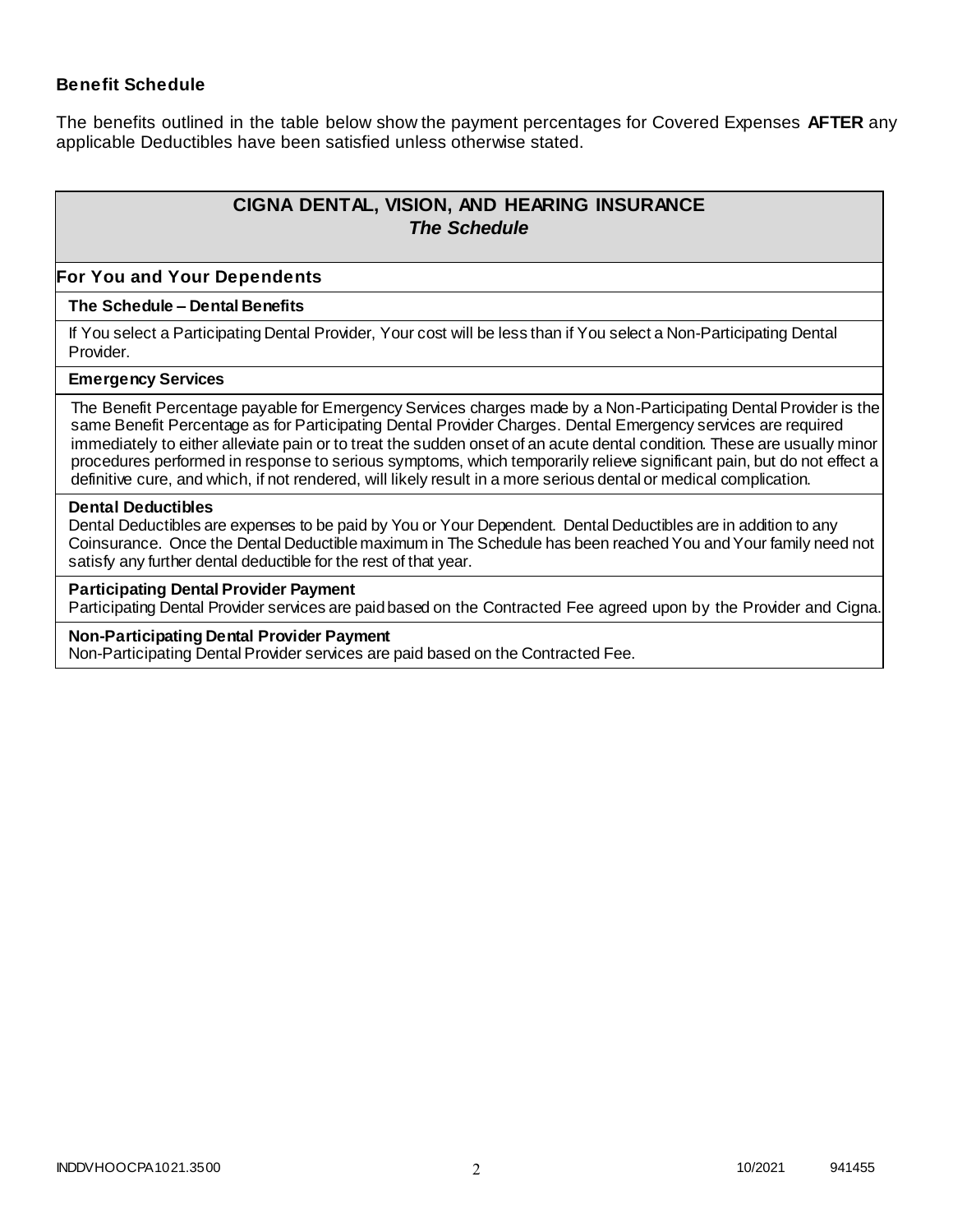| DENTAL BENEFIT HIGHLIGHTS                                                                                                                                                                                                                                                 |                                                  |
|---------------------------------------------------------------------------------------------------------------------------------------------------------------------------------------------------------------------------------------------------------------------------|--------------------------------------------------|
| Classes I, II, III, IX<br><b>Calendar Year Maximum</b>                                                                                                                                                                                                                    | \$2,500 per person                               |
| <b>Class IX Lifetime Maximum</b>                                                                                                                                                                                                                                          | \$2,000 per person                               |
| <b>Calendar Year Dental Deductible</b>                                                                                                                                                                                                                                    |                                                  |
| Individual                                                                                                                                                                                                                                                                | \$100 per person                                 |
|                                                                                                                                                                                                                                                                           | Not Applicable to Class I                        |
| <b>Class I</b>                                                                                                                                                                                                                                                            | The Percentage of Covered Expenses the Plan Pays |
| Preventive Care<br>Oral Exams<br>Routine Cleanings<br>Routine X-rays<br>Non-Routine X-rays<br><b>Fluoride Application</b><br><b>Sealants</b><br>Space Maintainers (non-orthodontic)<br>Emergency Care to Relieve Pain                                                     | 100%                                             |
| <b>Class II</b>                                                                                                                                                                                                                                                           | The Percentage of Covered Expenses the Plan Pays |
| <b>Basic Restorative</b><br>Fillings<br>Surgical Extraction of Impacted Teeth<br>Oral Surgery, Simple Extractions<br>Relines, Rebases, and Adjustments<br>Repairs - Bridges, Crowns, and Inlays<br>Repairs - Dentures                                                     | 80% after dental deductible                      |
| <b>Class III</b>                                                                                                                                                                                                                                                          | The Percentage of Covered Expenses the Plan Pays |
| <b>Major Restorative</b><br>Crowns / Inlays / Onlays<br>Root Canal Therapy / Endodontics<br><b>Minor Periodontics</b><br><b>Major Periodontics</b><br>Oral Surgery, All Except Simple Extractions<br>Prosthesis Over Implant<br>Anesthetics<br>Dentures<br><b>Bridges</b> | 50% after dental deductible                      |
| <b>Class IX</b>                                                                                                                                                                                                                                                           | The Percentage of Covered Expenses the Plan Pays |
| Implants                                                                                                                                                                                                                                                                  | 50% after plan deductible                        |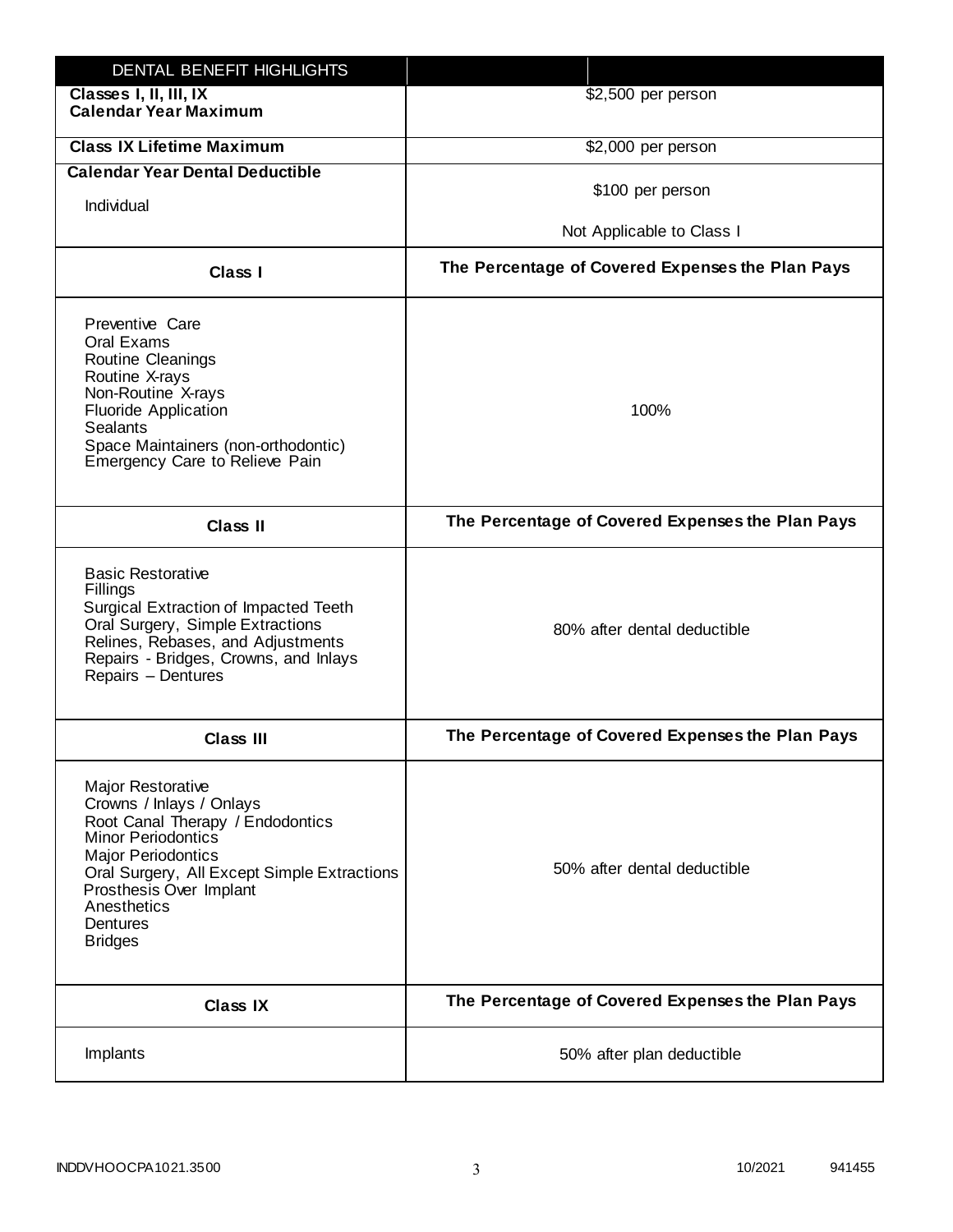| The Schedule - Vision Benefits                                                                  |                                                                                          |
|-------------------------------------------------------------------------------------------------|------------------------------------------------------------------------------------------|
| <b>VISION BENEFIT HIGHLIGHTS</b>                                                                |                                                                                          |
| Eye Examinations, including refraction                                                          | The plan pays 90% of expenses, not to exceed a \$100 calendar<br>year maximum per person |
| Materials (corrective eyeglasses or contact<br>lenses, including fittings and follow-up visits) | \$300 calendar year maximum per person                                                   |

| The Schedule - Hearing Benefits                             |                                        |
|-------------------------------------------------------------|----------------------------------------|
| <b>HEARING BENEFIT HIGHLIGHTS</b>                           |                                        |
| <b>Hearing Examinations</b>                                 | \$50 calendar year maximum per person  |
| Materials (Hearing Aids, including fittings<br>and repairs) | \$700 calendar year maximum per person |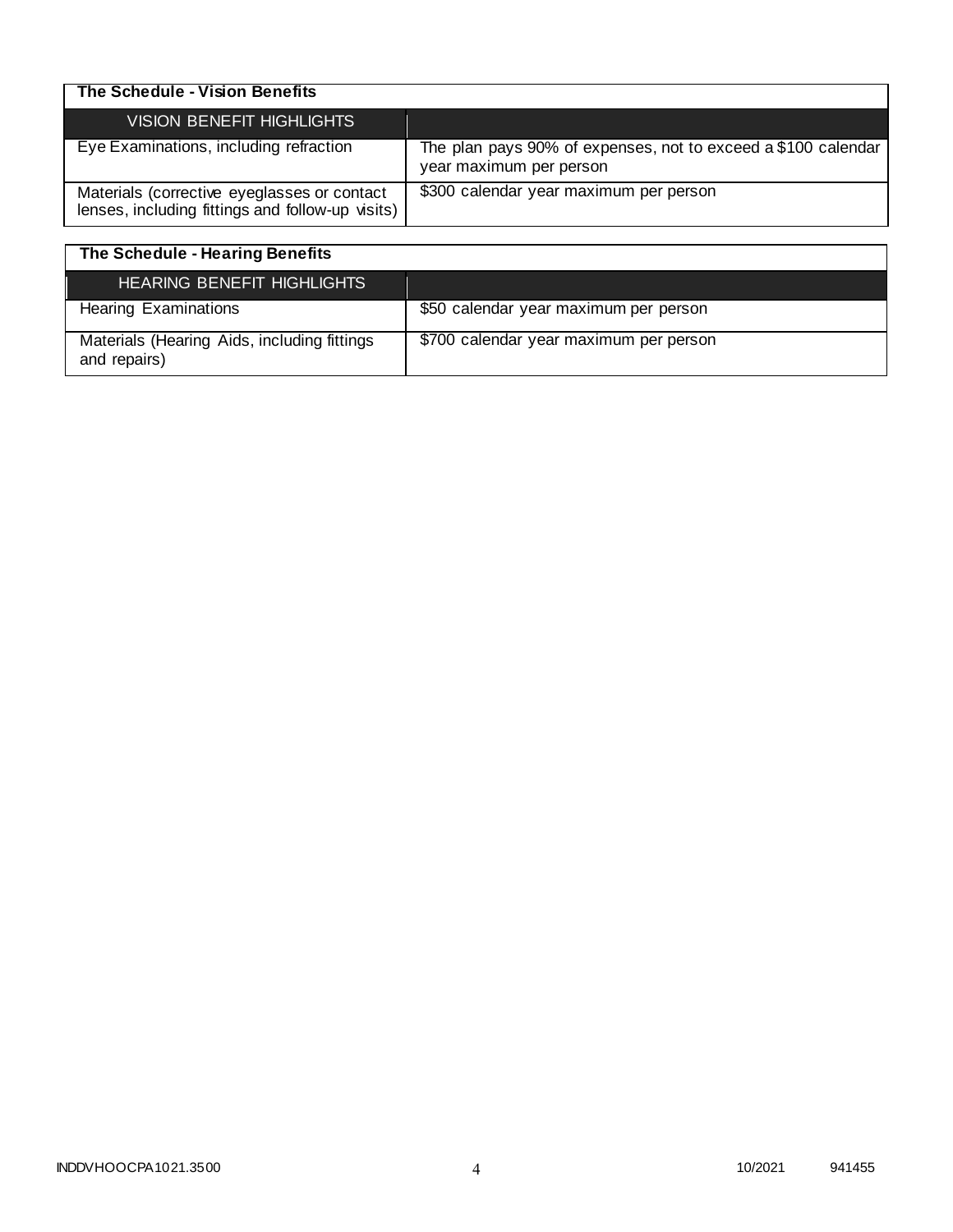# **Waiting Periods**

A Covered Person may access their dental, vision, and hearing benefit insurance once he or she has satisfied the following waiting periods.

- there is no waiting period for Class I or II dental benefits or for vision and hearing benefits.
- after 6 consecutive months of coverage dental benefits will increase to include the list of Class III procedures.
- after 12 consecutive months of coverage dental benefits will increase to include the list of Class IX procedures.

### **Missing Teeth Limitation**

There is no payment for replacement of teeth that are missing when a person first becomes insured. This payment limitation no longer applies after 24 months of continuous coverage.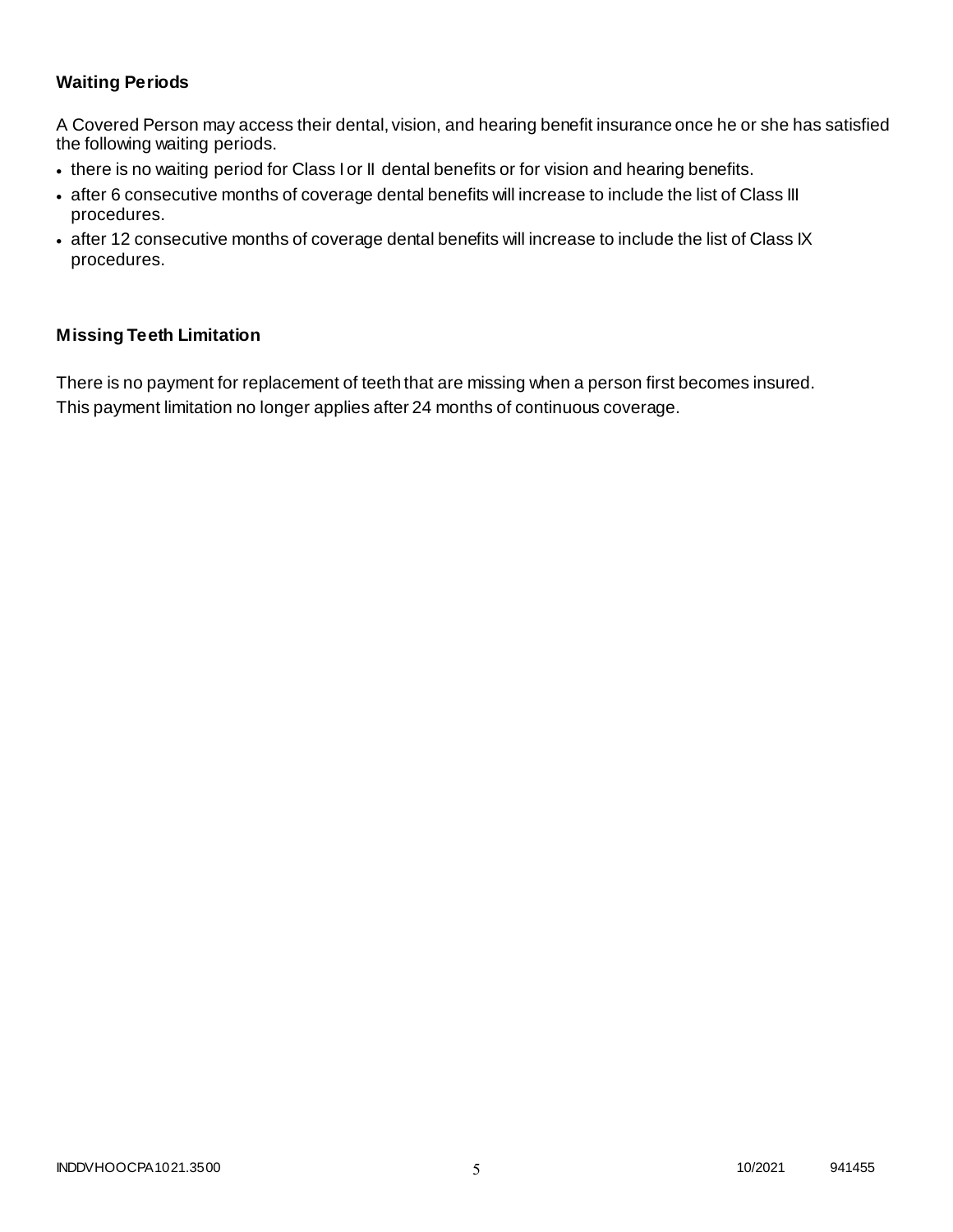# **E. Insured's Financial Responsibility**

The Insured is responsible for paying the monthly or quarterly premium on a timely basis. The Insured is also responsible to pay Providers for charges that are applied to the Deductibles, Coinsurance, and any amounts charged by Non-Participating Dental Providers in excess of the Contracted Fee. In addition, any charges for Medically Necessary and/or Dentally Necessary items that are excluded under the Policy are the responsibility of the Insured.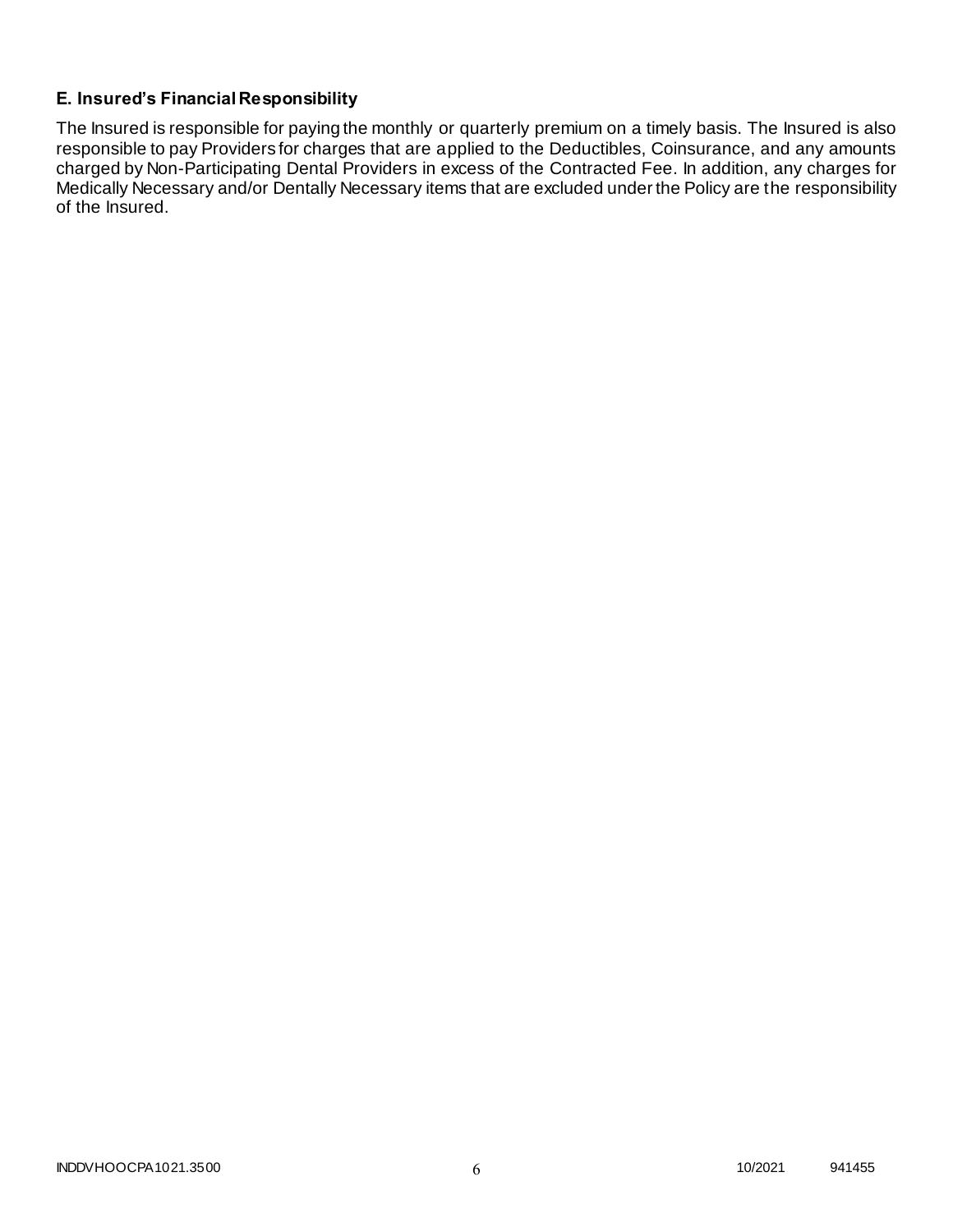# **F. Exclusions And Limitations: What Is Not Covered By This Policy**

# **Expenses Not Covered**

Covered Expenses will not include, and no payment will be made for:

- procedures which are not included in the list of Covered Dental Services, Covered Vision Services, or Covered Hearing Services;
- cone beam imaging;
- instruction for plaque control, oral hygiene and diet;
- core build-ups;
- veneers;
- precious or semi-precious metals for crowns, bridges and abutments;
- restoration of teeth which have been damaged by erosion, attrition or abrasion;
- bite registrations; precision or semi-precision attachments; or splinting;
- orthodontic treatment, except for the treatment of cleft lip and cleft palate;
- general anesthesia or intravenous sedation, when used for the purposes of anxiety control or patient management is not covered; may be considered only when medically or dentally necessary and when in conjunction with covered complex oral surgery;
- athletic mouth guards;
- services performed solely for cosmetic reasons;
- personalization or decoration of any dental device or dental work;
- replacement of an appliance per benefit guidelines;
- services that are deemed to be medical in nature;
- services and supplies received from a hospital;
- prescription drugs;
- plano lenses;
- VDT (video display terminal)/computer eyeglass benefit;
- medical or surgical treatment of the eyes;
- any type of corrective vision surgery, including LASIK surgery, radial ketatonomy (RK), automated lamellar keratoplasty (ALK), or conductive keratoplasty (CK);
- Orthoptic or vision training and any associated supplemental testing;
- any eye examination, or any corrective eyewear, required by an employer as a condition of employment;
- safety eyewear;
- sub-normal vision aids or non-prescription lenses;
- Magnification or low vision aids not shown as covered in the Schedule of Vision Coverage;
- Assistive Listening Devices (ALDs);
- medical and/or surgical treatment of the internal or external structures of the ear, including but not limited to Cochlear implants;
- Hearing Aids not prescribed by a Licensed Hearing Care Professional;
- ear protective devices or plugs;
- Hearing Aids maintenance/service contracts, ear molds and other miscellaneous repairs;
- Hearing Aids purchased online or over the counter (OTC); or
- Disposable Hearing Aids.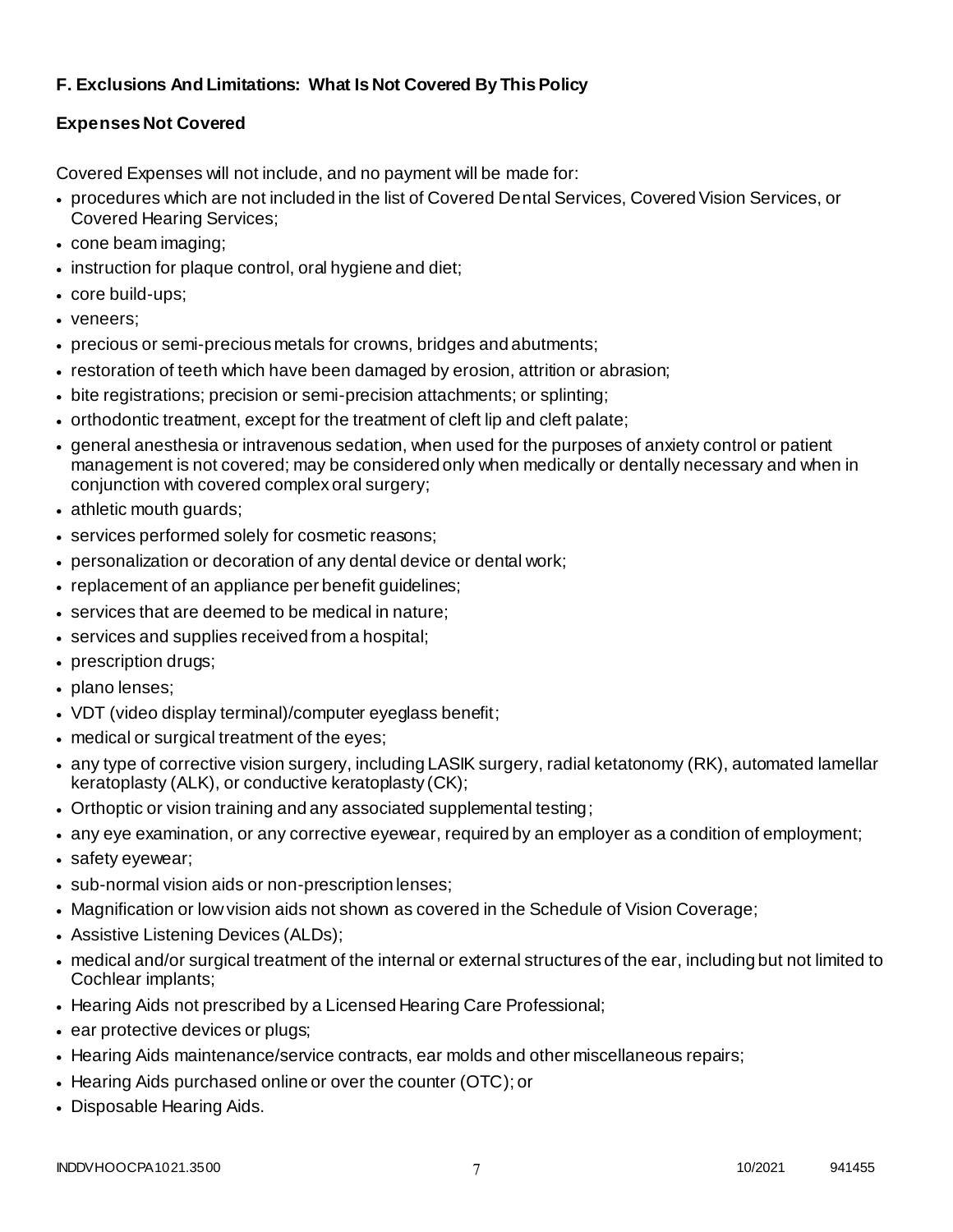### **General Limitations**

No payment will be made for expenses incurred for You or any one of Your Dependents:

- For services not specifically listed as Covered Services in this Policy;
- For services or supplies that are not Medically Necessary;
- For services received before the Effective Date of coverage;
- For services received after coverage under this Policy ends;
- For services for which You have no legal obligation to pay or for which no charge would be made if You did not have insurance coverage;
- For Professional services or supplies received or purchased directly or on Your behalf by anyone, including a Provider, from any of the following:
	- Yourself or Your employer;
	- a person who lives in the Covered Person's home, or that person's employer;
	- a person who is related to the Covered Person by blood, marriage or adoption, or that person's employer.
- for or in connection with an Injury arising out of, or in the course of, any employment for wage or profit;
- for or in connection with a Sickness which is covered under any workers' compensation or similar law;
- for charges made by a Hospital owned or operated by or which provides care or performs services for, the United States Government, if such charges are directly related to a condition which occurred while serving in the military or an associated auxiliary unit;
- services or supplies received due to an act of war, declared or undeclared while serving in the military or an associated auxiliary unit;
- to the extent that payment is unlawful where the person resides when the expenses are incurred;
- for charges which the person is not legally required to pay;
- for charges which would not have been made if the person had no insurance;
- to the extent that billed charges exceed the rate of reimbursement as described in the Schedule;
- for charges for unnecessary care, treatment or surgery;
- to the extent that You or any of Your Dependents is in any way paid or entitled to payment for those expenses by or through a public program, other than Medicaid;
- for or in connection with experimental procedures or treatment methods not approved by the American Dental Association or the appropriate dental specialty society;
- Procedures that are a covered expense under any other plan which provides dental, vision, or hearing benefits;
- To the extent that benefits are paid or payable for those expenses under the mandatory part of any auto insurance policy written to comply with a "no-fault" insurance law or an uninsured motorist insurance law. Cigna will take into account any adjustment option chosen under such part by You or any one of Your Dependents.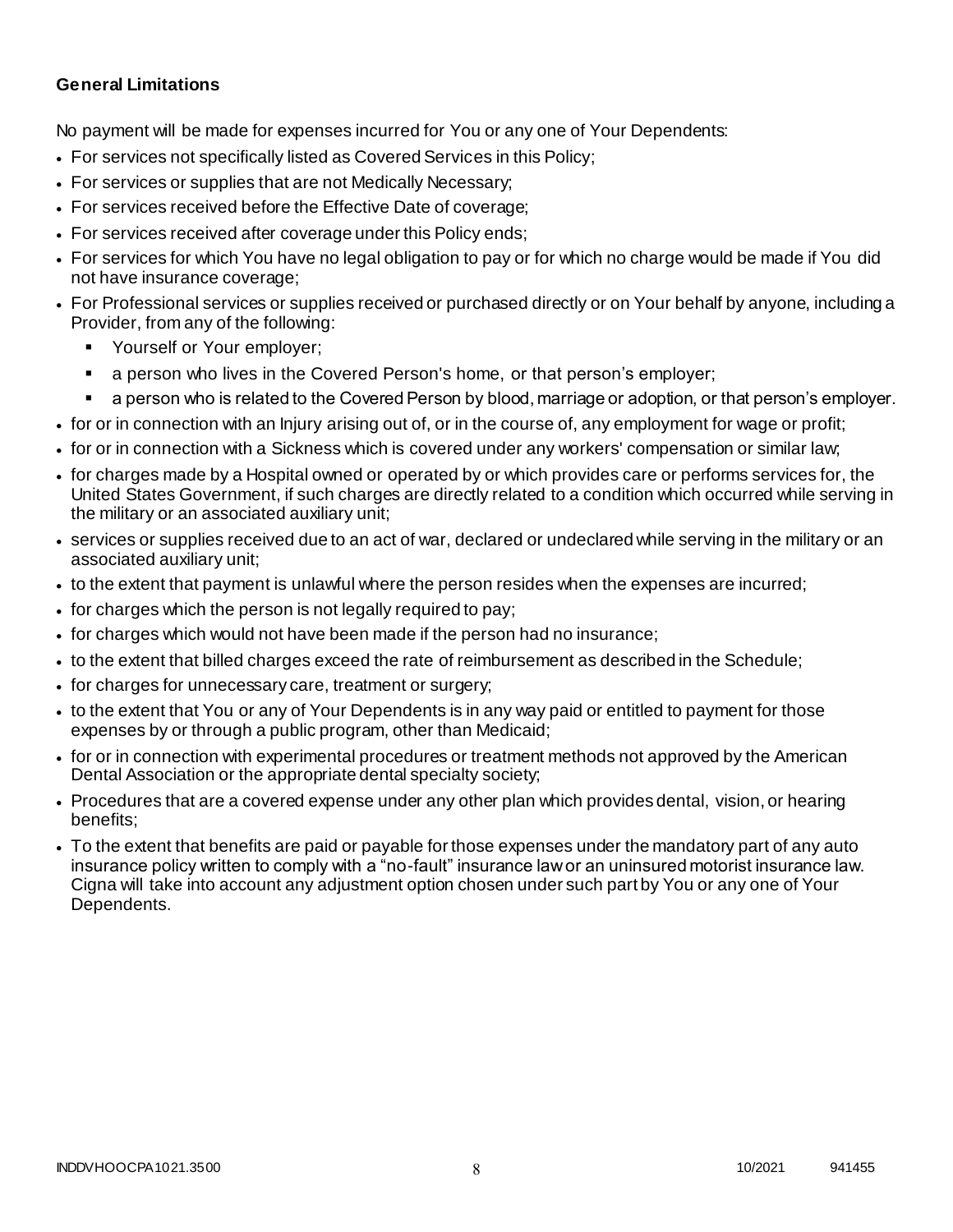### **G. Predetermination of Dental Benefits Program**

Predetermination of Benefits is a voluntary review of a Dentist's proposed treatment plan and expected charges. It is not preauthorization of service and is not required.

The treatment plan should include supporting pre-operative x-rays and other diagnostic materials as requested by Cigna's dental consultant. If there is a change in the treatment plan, a revised plan should be submitted.

Cigna will determine covered dental expenses for the proposed treatment plan. If there is no Predetermination of Benefits, Cigna will determine covered dental expenses when it receives a claim.

Review of proposed treatment is advised whenever extensive dental work is recommended when charges exceed **\$500**.

Predetermination of Benefits is not a guarantee of a set payment. Payment is based on the services that are actually delivered and the coverage in force at the time services are completed.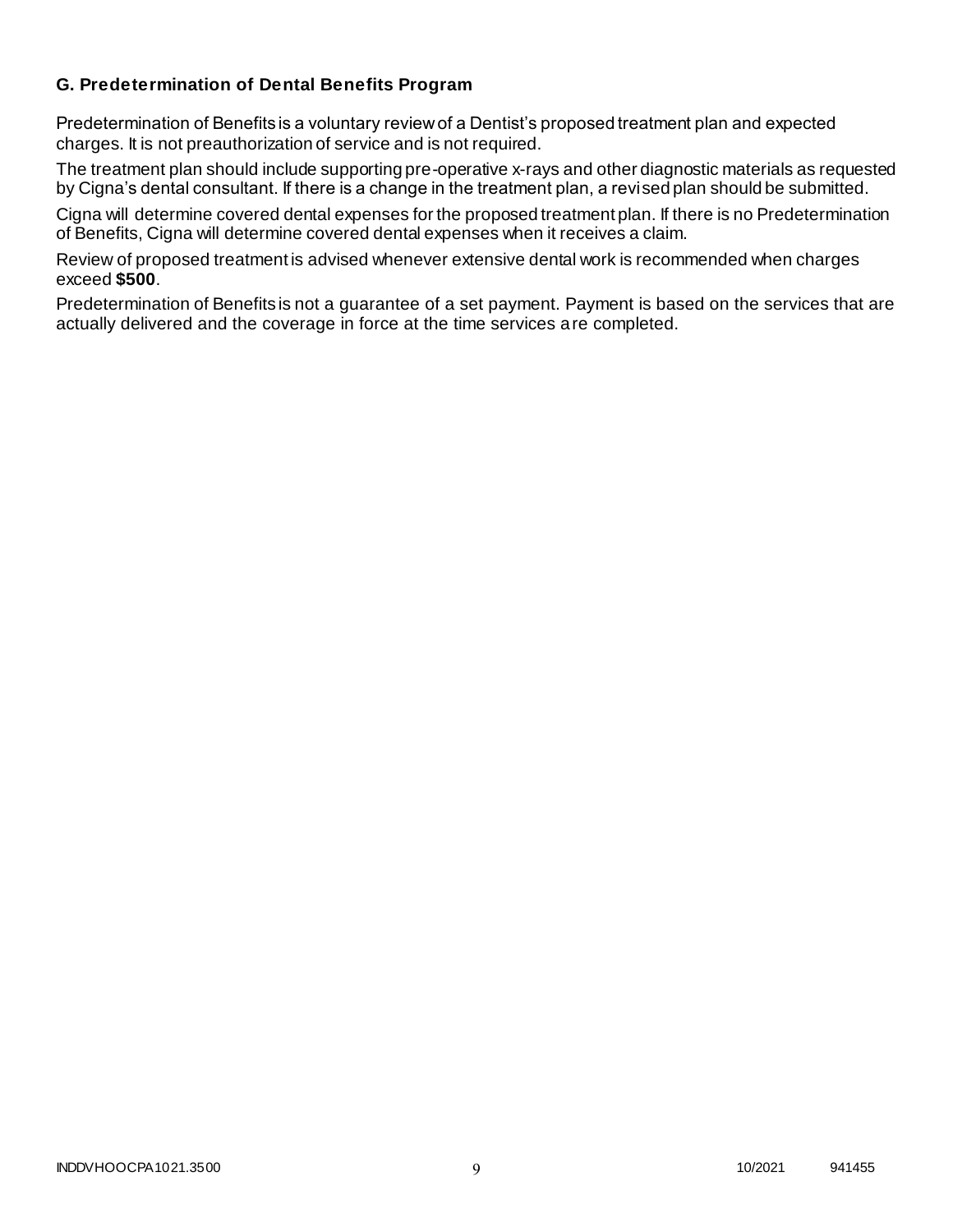### **H. General Provisions**

# **WHEN YOU HAVE A COMPLAINT OR AN APPEAL**

For the purposes of this section, any reference to "You," "Your" or "Yourself" also refers to a representative or Provider designated by You to act on Your behalf, unless otherwise noted.

We want You to be completely satisfied with the care You receive. That is why We have established a process for addressing Your concerns and solving Your problems.

#### **Start with Member Services**

We are here to listen and help. If You have a concern regarding a person, a service, the quality of care, or contractual benefits, You can call Our toll-free number and explain Your concern to one of Our Customer Service representatives. You can also express that concern in writing. Please call or write to Us at the following:

Customer Services Toll-Free Number or address on mycigna.com, explanation of benefits or claim form

We will do Our best to resolve the matter on Your initial contact. If We need more time to review or investigate Your concern, We will get back to You as soon as possible, but in any case within 30 days. If You are not satisfied with the results of a coverage decision, You can start the appeals procedure.

#### **Appeals Procedure**

Cigna has a two step appeals procedure for coverage decisions. To initiate an appeal, You must submit a request for an appeal in writing within 365 days of receipt of a denial notice. You should state the reason why You feel Your appeal should be approved and include any information supporting Your appeal. If You are unable or choose not to write, You may ask to register Your appeal by telephone. Call or write to Us at the toll-free number or address on Your Benefit Identification card, explanation of benefits or claim form.

#### **Level One Appeal**

Your appeal will be reviewed and the decision made by someone not involved in the initial decision. Appeals involving Medical Necessity or clinical appropriateness will be considered by a health care professional.

For level one appeals, We will respond in writing with a decision within 30 calendar days after We receive an appeal for a postservice coverage determination. If more time or information is needed to make the determination, We will notify You in writing to request an extension of up to 15 calendar days and to specify any additional information needed to complete the review.

If You are not satisfied with Our level-one appeal decision, You may request a level-two appeal.

### **Level Two Appeal**

If You are dissatisfied with Our level one appeal decision, You may request a second review. To start a level two appeal, follow the same process required for a level one appeal.

Most requests for a second review will be conducted by the Appeals Committee, which consists of at least three people. Anyone involved in the prior decision may not vote on the Committee. For appeals involving Medical Necessity or clinical appropriateness, the Committee will consult with at least one Dentist reviewer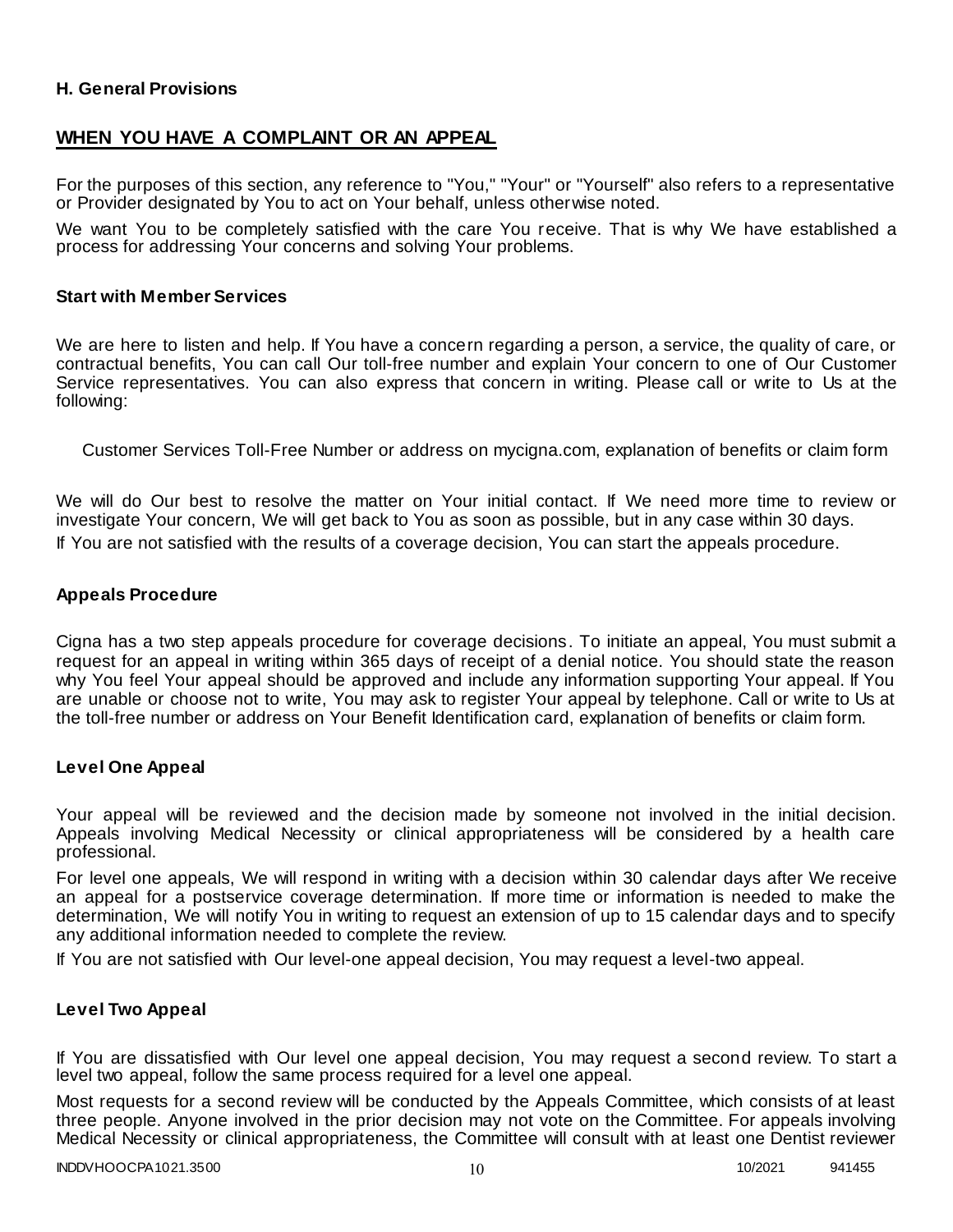in the same or similar specialty as the care under consideration, as determined by Cigna's Dentist reviewer. You may present Your situation to the Committee in person or by conference call.

For level two appeals We will acknowledge in writing that We have received Your request and schedule a Committee review. For postservice claims, the Committee review will be completed within 30 calendar days. If more time or information is needed to make the determination, We will notify You in writing to request an extension of up to 15 calendar days and to specify any additional information needed by the Committee to complete the review. You will be notified in writing of the Committee's decision within five working days after the Committee meeting, and within the Committee review time frames above if the Committee does not approve the requested coverage.

### **Notice of Benefit Determination on Appeal**

Every notice of an appeal decision will be provided in writing or electronically and, if an adverse determination, will include:

- (1) the specific reason or reasons for the denial decision;
- (2) reference to the specific Policy provisions on which the decision is based;
- (3) a statement that the claimant is entitled to receive, upon request and free of charge, reasonable access to and copies of all documents, records, and other Relevant Information as defined;
- (4) upon request and free of charge, a copy of any internal rule, guideline, protocol or other similar criterion that was relied upon in making the adverse determination regarding Your appeal, and an explanation of the scientific or clinical judgment for a determination that is based on a medical necessity, experimental treatment or other similar exclusion or limit.

#### **Relevant Information**

Relevant Information is any document, record, or other information which was relied upon in making the benefit determination; was submitted, considered, or generated in the course of making the benefit determination, without regard to whether such document, record, or other information was relied upon in making the benefit determination; demonstrates compliance with the administrative processes and safeguards required by federal law in making the benefit determination; or constitutes a statement of policy or guidance with respect to the plan concerning the denied treatment option or benefit or the claimant's diagnosis, without regard to whether such advice or statement was relied upon in making the benefit determination.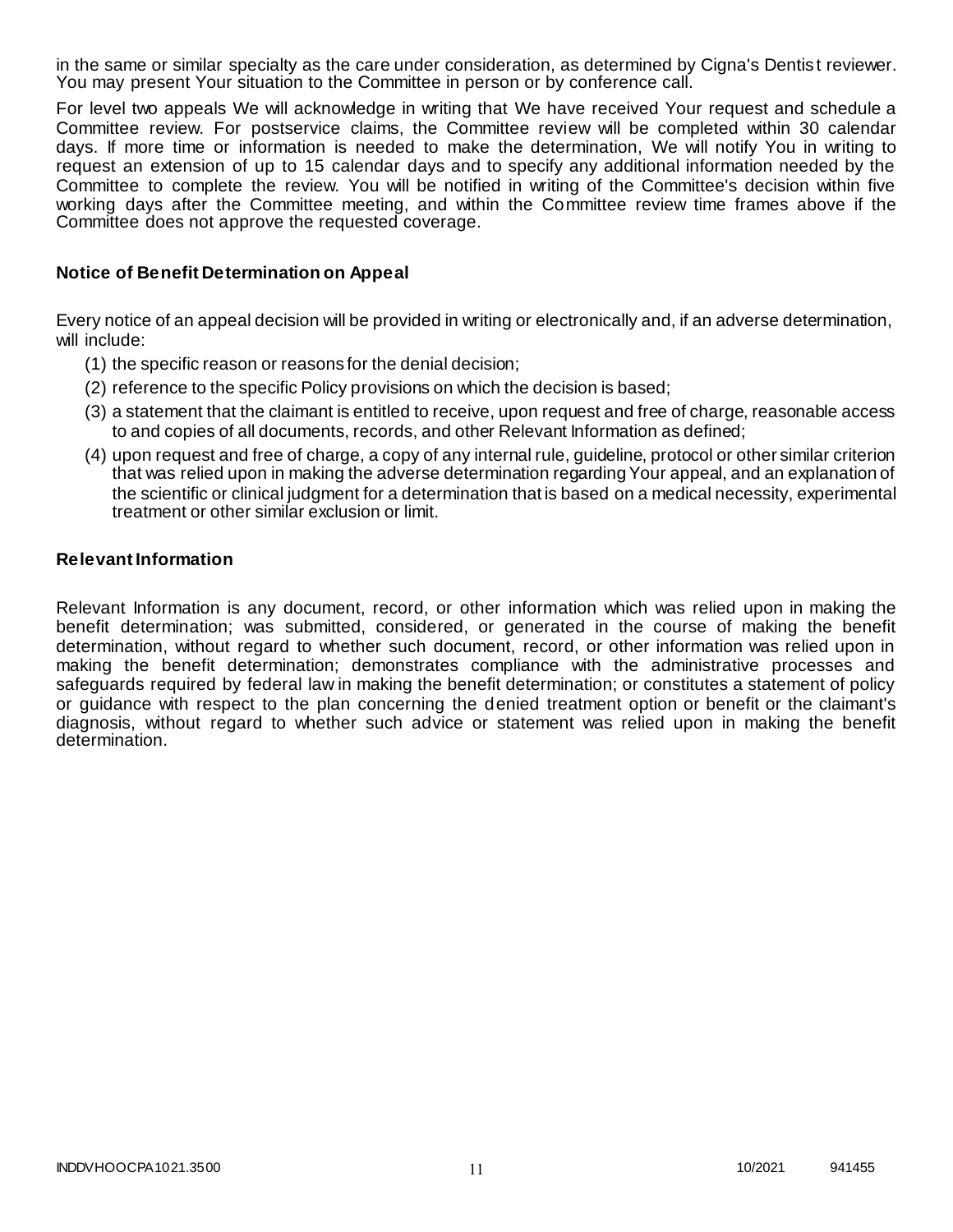# **I. Participating Dental Providers**

Cigna will provide a current list of Dentists currently participating with Cigna and their locations to each Covered Person upon request.

To verify if a Dentist is currently participating with Cigna and is accepting new Cigna Insureds, the Covered Person should visit Our website at mycigna.com.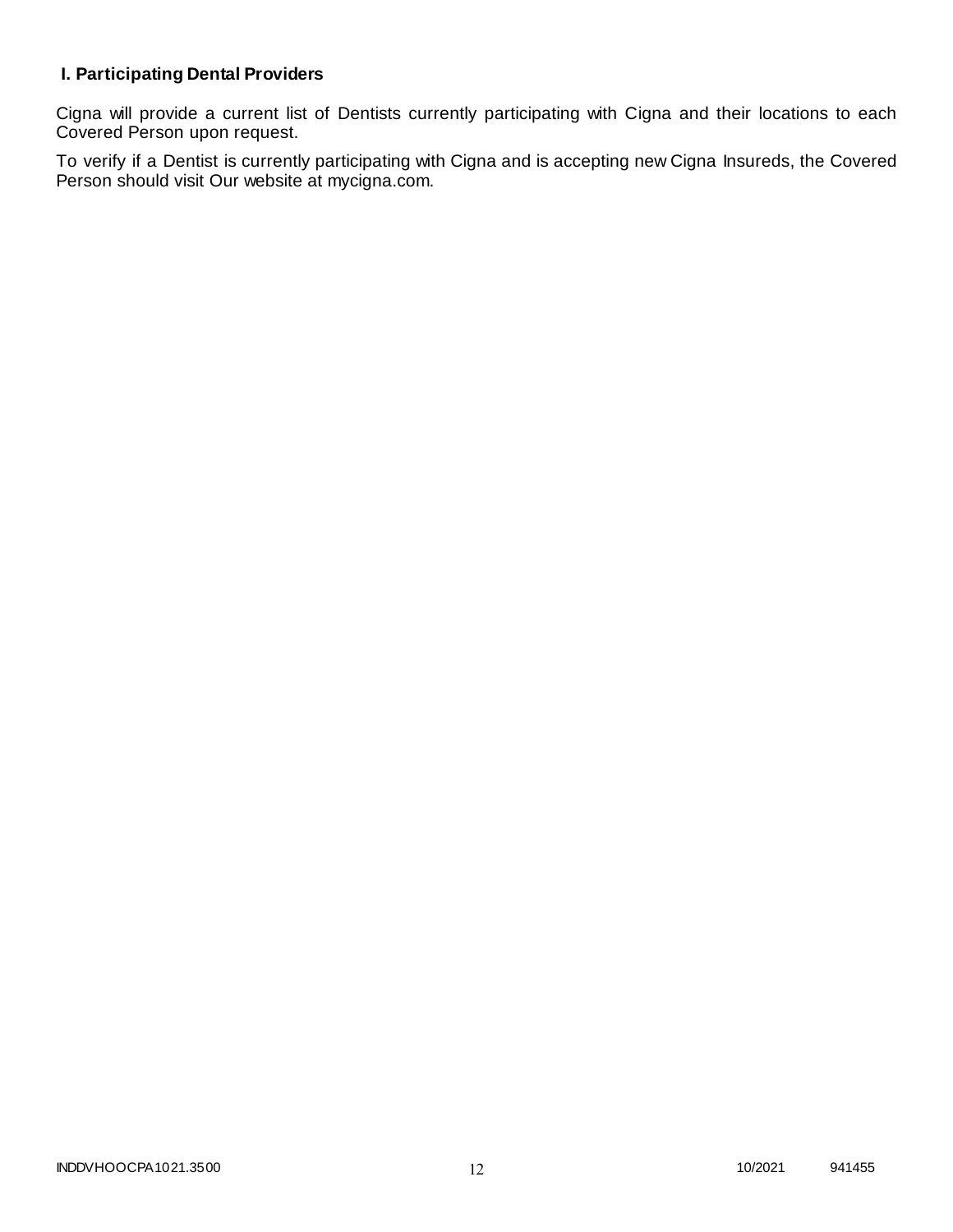### **J. Renewability, Eligibility, and Continuation**

1. The Policy will renew except for the specific events stated in the Policy. Cigna may change the premiums of the Policy with 60 days written notice to the Insured. However, Cigna will not refuse to renew or change the premium schedule for the Policy on an individual basis, but only for all Insureds in the same class and covered under the same Policy as You.

2. The individual plan is designed for residents of Pennsylvania who are not enrolled under or covered by any other group or individual health coverage. You must notify Cigna of all changes that may affect any Covered Person's eligibility under the Policy.

3. You or Your Dependent(s) will become ineligible for coverage:

- When premiums are not paid according to the due dates and grace periods described in the premium section.
- With respect to Your Spouse, Domestic Partner, or partner to a Civil Union: when the Spouse is no longer married to the Insured or when the union is dissolved.
- With respect to You and Your Family Member(s): when You no longer meet the requirements listed in the Conditions of Eligibility section.
- The date the Policy terminates.
- When the Insured no longer lives in the Service Area.

4. If a Covered Person's eligibility under this Plan would terminate due to the Insured's death, divorce or if other Dependents would become ineligible due to age or no longer qualify as dependents for coverage under this Plan; except for the Insured's failure to pay premium, the Covered Person's insurance will be continued if the Covered Person exercising the continuation right notifies Cigna and pays the appropriate monthly premium within 60 days following the date this Policy would otherwise terminate. Any waiting periods in the new Plan will be considered as being met to the extent coverage was in force under this Plan.